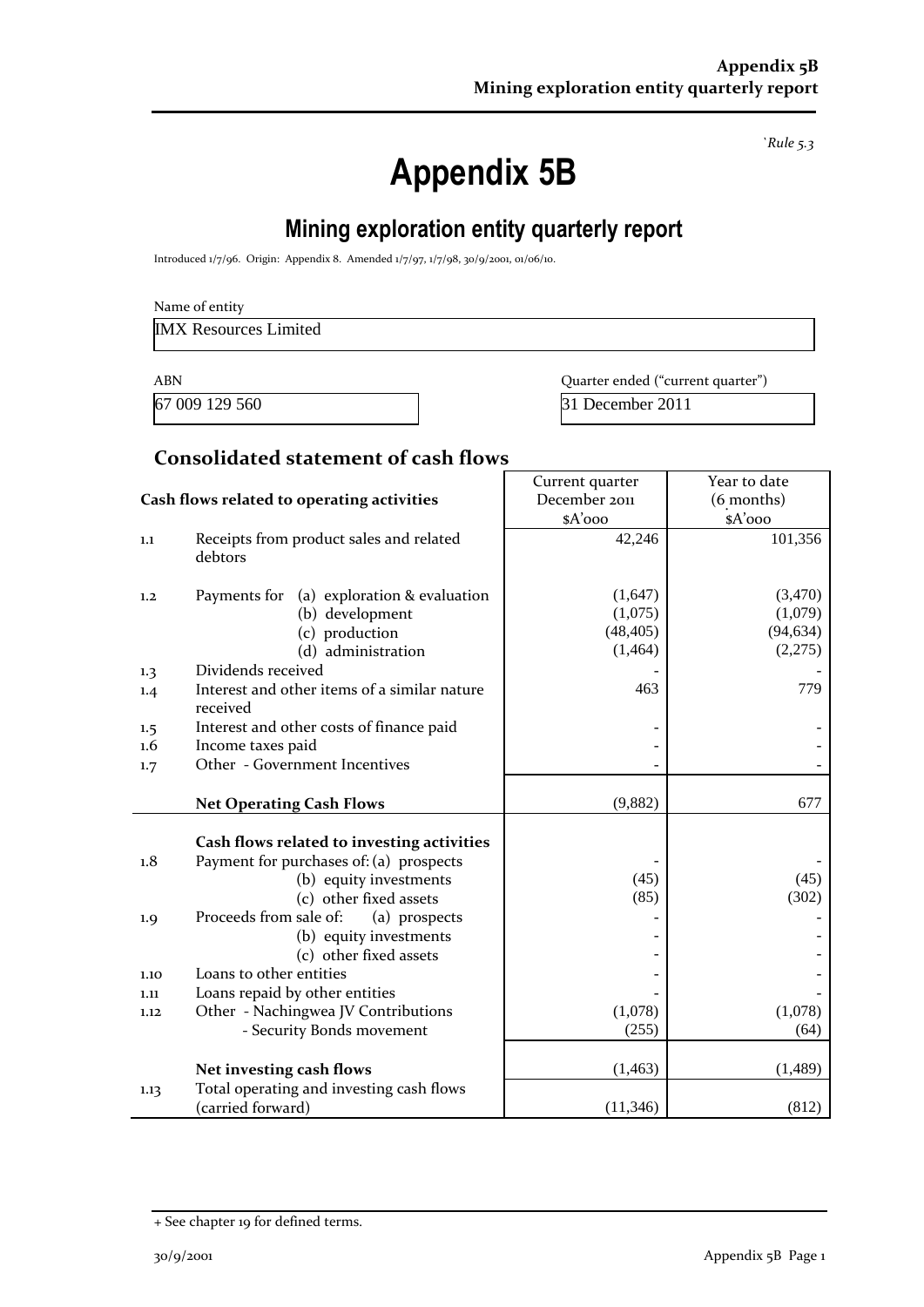| 1.13 | Total operating and investing cash flows      |          |         |
|------|-----------------------------------------------|----------|---------|
|      | (brought forward)                             | (11,346) | (812)   |
|      |                                               |          |         |
|      | Cash flows related to financing activities    |          |         |
| 1.14 | Proceeds from issues of shares, options, etc. |          |         |
| 1.15 | Proceeds from sale of forfeited shares        |          |         |
| 1.16 | Proceeds from borrowings                      | 4,122    | 4,122   |
| 1.17 | Repayment of borrowings                       |          |         |
| 1.18 | Dividends paid                                |          |         |
| 1.19 | Other (provide details if material)           |          |         |
|      | - Hedging settlements                         | (714)    | (1,763) |
|      | Net financing cash flows                      | 3,408    | 2,359   |
|      |                                               | (7,938)  | 1,547   |
|      | Net increase (decrease) in cash held          |          |         |
| 1.20 | Cash at beginning of quarter/year to date     | 29,677   | 20,183  |
| 1.21 | Exchange rate adjustments to item 1.20        | (10)     | (1)     |
| 1.22 | Cash at end of quarter                        | 21,729   | 21,729  |

## **Payments to directors of the entity and associates of the directors Payments to related entities of the entity and associates of the related entities**

|      |                                                                  | Current quarter<br>$A'$ 000 |
|------|------------------------------------------------------------------|-----------------------------|
| 1.23 | Aggregate amount of payments to the parties included in item 1.2 | 430                         |
| 1.24 | Aggregate amount of loans to the parties included in item 1.10   |                             |
| 1.25 | Explanation necessary for an understanding of the transactions   |                             |

#### **Non-cash financing and investing activities**

2.1 Details of financing and investing transactions which have had a material effect on consolidated assets and liabilities but did not involve cash flows

2.2 Details of outlays made by other entities to establish or increase their share in projects in which the reporting entity has an interest

<sup>+</sup> See chapter 19 for defined terms.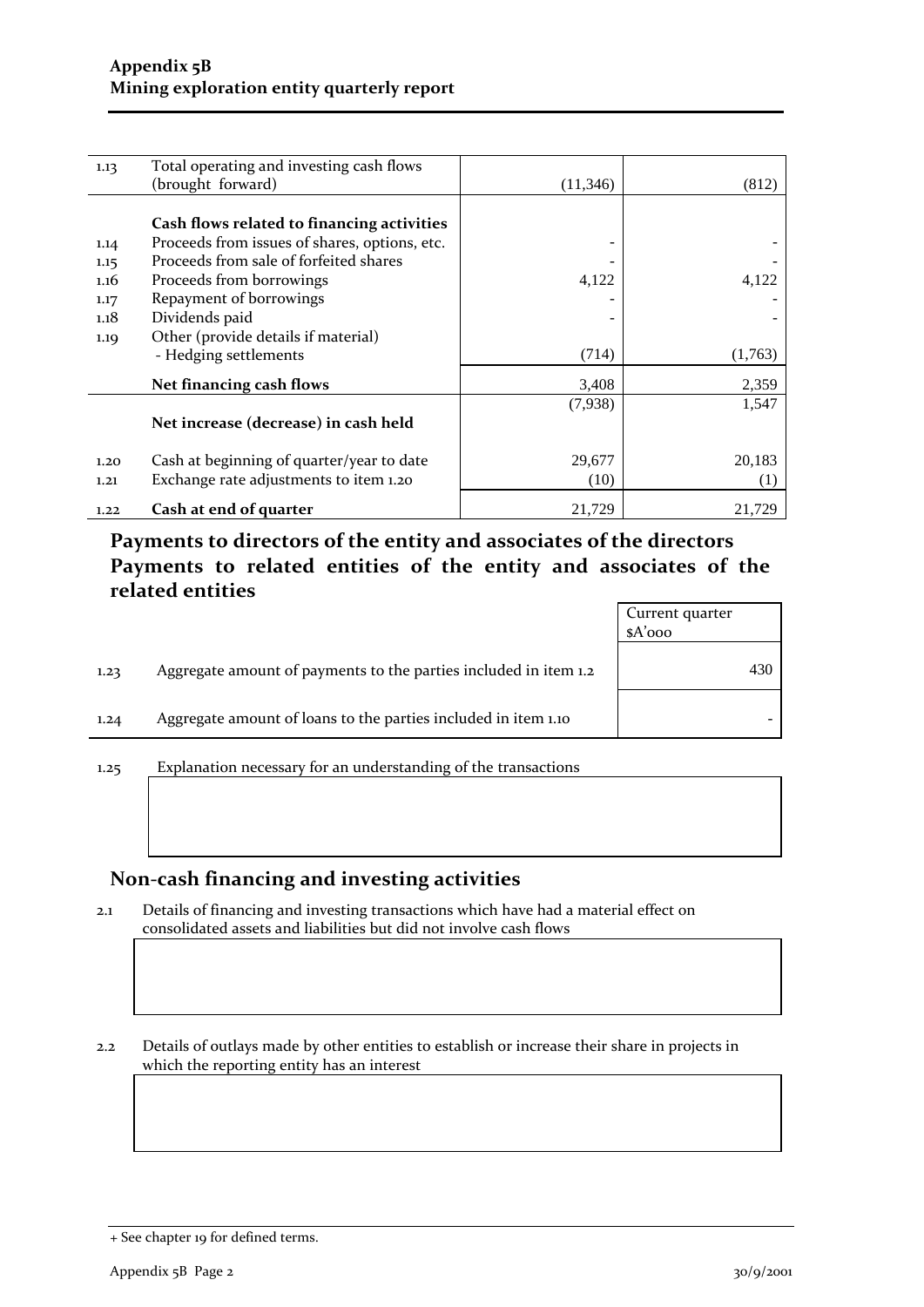## **Financing facilities available**

3.2 Credit standby arrangements

3.1 Loan facilities

*Add notes as necessary for an understanding of the position.*

| Amount available | Amount used |
|------------------|-------------|
| $A'$ 000         | $A'$ 000    |
|                  |             |
|                  |             |
|                  |             |

## **Estimated cash outflows for next quarter**

|     |                                      | $A'$ 000 |
|-----|--------------------------------------|----------|
| 4.1 | Exploration and evaluation           | 1,560    |
| 4.2 | Development - Capital Infrastructure | 30       |
|     | - Mine                               | 55       |
| 4.3 | Production                           | 42,800   |
| 4.4 | Administration                       | 1,150    |
|     | <b>Total</b>                         | 45,595   |

## **Reconciliation of cash**

| Reconciliation of cash at the end of the quarter (as<br>shown in the consolidated statement of cash flows)<br>to the related items in the accounts is as follows. |                                           | Current quarter<br>$A'$ 000 | Previous quarter<br>$A'$ 000 |  |
|-------------------------------------------------------------------------------------------------------------------------------------------------------------------|-------------------------------------------|-----------------------------|------------------------------|--|
| 5.1                                                                                                                                                               | Cash on hand and at bank                  | 1,860                       | 565                          |  |
| 5.2                                                                                                                                                               | Deposits at call                          | 19.869                      | 28,764                       |  |
| 5.3                                                                                                                                                               | Bank overdraft                            |                             |                              |  |
| 5.4                                                                                                                                                               | Other (provide details)                   |                             |                              |  |
|                                                                                                                                                                   | Total: cash at end of quarter (item 1.22) | 21.729                      | 29,329                       |  |

#### **Changes in interests in mining tenements**

|     |                                                                     | Tenement reference | Nature of interest<br>(note (2)) | Interest at<br>beginning<br>of quarter | Interest at<br>end of<br>quarter |
|-----|---------------------------------------------------------------------|--------------------|----------------------------------|----------------------------------------|----------------------------------|
| 6.1 | Interests in mining<br>tenements relinquished,<br>reduced or lapsed |                    |                                  |                                        |                                  |
| 6.2 | Interests in mining<br>tenements acquired or<br>increased           |                    |                                  |                                        |                                  |

<sup>+</sup> See chapter 19 for defined terms.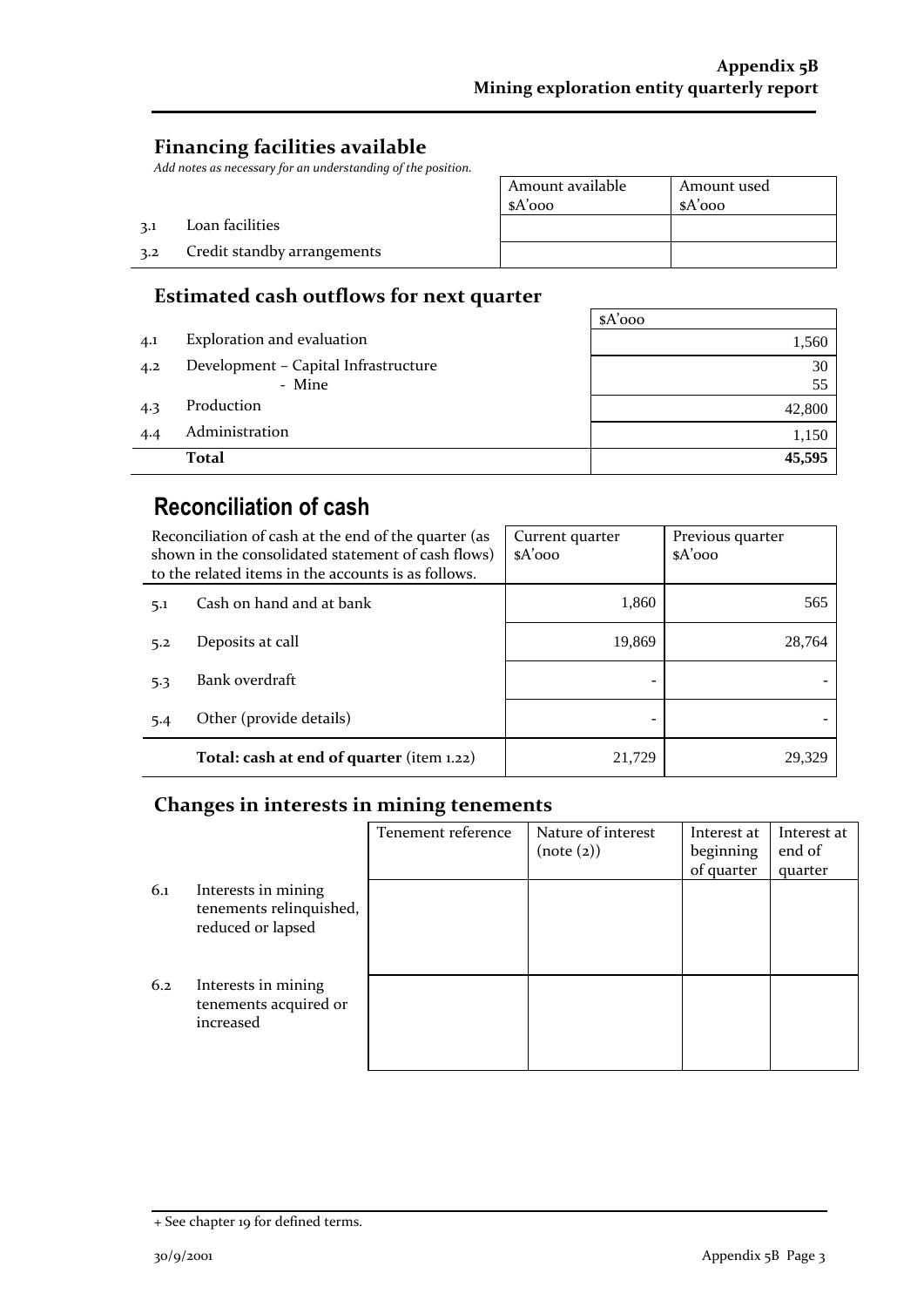#### **Issued and quoted securities at end of current quarter**

*Description includes rate of interest and any redemption or conversion rights together with prices and dates.*

|      |                                       | Total number         | Number<br>quoted | Issue price per<br>security (see<br>$note$ 3) (cents) | Amount paid up<br>per security (see<br>$note$ 3) (cents) |
|------|---------------------------------------|----------------------|------------------|-------------------------------------------------------|----------------------------------------------------------|
| 7.1  | <sup>+</sup> securities<br>Preference |                      |                  |                                                       |                                                          |
|      | (description)                         |                      |                  |                                                       |                                                          |
| 7.2  | Changes during quarter                |                      |                  |                                                       |                                                          |
|      | (a) Increases through issues          |                      |                  |                                                       |                                                          |
|      | (b) Decreases through                 |                      |                  |                                                       |                                                          |
|      | returns of capital, buy-              |                      |                  |                                                       |                                                          |
|      | backs, redemptions                    |                      |                  |                                                       |                                                          |
| 7.3  | <sup>+</sup> Ordinary securities      | 262,612,803          | 262,612,803      |                                                       |                                                          |
|      |                                       |                      |                  |                                                       |                                                          |
| 7.4  | Changes during quarter                |                      |                  |                                                       |                                                          |
|      | (a) Increases through issues          |                      |                  |                                                       |                                                          |
|      | (b) Decreases through                 |                      |                  |                                                       |                                                          |
|      | returns of capital, buy-backs         |                      |                  |                                                       |                                                          |
| 7.5  | <sup>+</sup> Convertible debt         |                      |                  |                                                       |                                                          |
|      | securities (description)              |                      |                  |                                                       |                                                          |
| 7.6  | Changes during quarter                |                      |                  |                                                       |                                                          |
|      | (a) Increases through issues          |                      |                  |                                                       |                                                          |
|      | (b) Decreases through                 |                      |                  |                                                       |                                                          |
|      | securities matured,                   |                      |                  |                                                       |                                                          |
|      | converted                             |                      |                  |                                                       |                                                          |
| 7.7  | <b>Options</b> (description and       |                      |                  | Exercise price                                        | Expiry date                                              |
|      | conversion factor)                    | 3,100,000            |                  | 50 cents                                              | 21 Dec 2012                                              |
|      |                                       | 300,000              |                  | 53 cents                                              | 21 Dec 2012                                              |
|      |                                       | 1,000,000            |                  | 53 cents                                              | 25 Jun 2013                                              |
|      |                                       | 1,200,000            |                  | 56 cents                                              | 25 Jun 2013                                              |
|      |                                       | 500,000              |                  | 49 cents                                              | 29 Jul 2014                                              |
|      |                                       | 2,000,000            |                  | 52 cents<br>56.8 cents                                | 03 Nov 2013                                              |
|      |                                       | 2,450,000<br>100,000 |                  | 29 cents                                              | 03 Nov 2013<br>20 Oct 2014                               |
|      |                                       | 200,000              |                  | 39 cents                                              | 26 Oct 2014                                              |
|      |                                       | 75,000               |                  | 39 cents                                              | 6 Nov 2014                                               |
|      |                                       | 1,390,000            |                  | 41 cents                                              | 25 Aug 2015                                              |
|      |                                       | 500,000              |                  | 38 cents                                              | 1 Feb 2015                                               |
|      |                                       | 985,000              |                  | 45 cents                                              | 14 Nov 015                                               |
|      |                                       | 1,050,000            |                  | 49 cents                                              | 14 Nov 2015                                              |
|      |                                       | 50,000               |                  | 57 cents                                              | 5 May 2016                                               |
|      |                                       | 250,000              |                  | 43 cents                                              | 7 August 2016                                            |
| 7.8  | Issued during quarter                 | Nil                  |                  |                                                       |                                                          |
| 7.9  | <b>Exercised during quarter</b>       | Nil                  |                  |                                                       |                                                          |
| 7.10 | Expired during quarter                | Nil                  |                  |                                                       |                                                          |
| 7.11 | <b>Debentures</b>                     |                      |                  |                                                       |                                                          |
|      | (totals only)                         |                      |                  |                                                       |                                                          |
| 7.12 | <b>Unsecured notes (totals</b>        |                      |                  |                                                       |                                                          |
|      | only)                                 |                      |                  |                                                       |                                                          |
|      |                                       |                      |                  |                                                       |                                                          |

<sup>+</sup> See chapter 19 for defined terms.